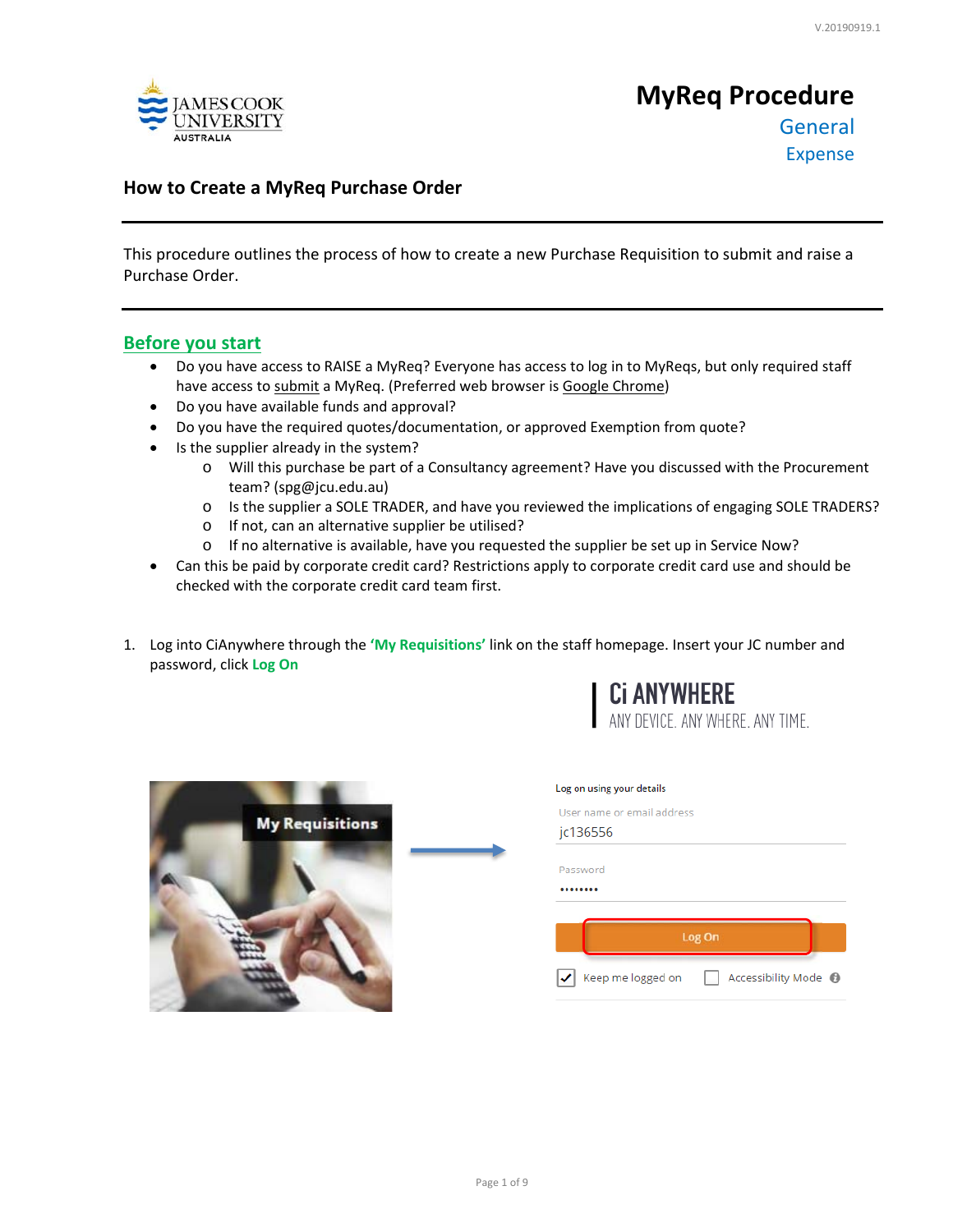2. To create a new purchase requisition, click the drop **down arrow under My Requisitions**, then **Create a blank requisition**. If you would like to browse the JCU catalogue (Stores) and raise a JCU stores order, click on **Browse the internal catalogue**.

| <b>MY PURCHASING</b>                               |                                    |                                  |                                       |                                    |                                               |                                  |
|----------------------------------------------------|------------------------------------|----------------------------------|---------------------------------------|------------------------------------|-----------------------------------------------|----------------------------------|
| 命                                                  | Ħ                                  |                                  |                                       | <b>TA</b>                          |                                               | នំ                               |
| <b>Catalogue Product</b><br>Search<br>$\mathbf{N}$ | My Purchase Orders<br>$\mathbf{N}$ | <b>My Requisitions</b>           | My Stock Requisitions<br>$\mathbf{N}$ | <b>My Workflow</b><br>$\mathbf{N}$ | My purchase order<br>Receipts<br>$\mathbf{N}$ | <b>Suppliers</b><br>$\mathbf{N}$ |
|                                                    |                                    | MOST RECENT                      |                                       |                                    |                                               |                                  |
|                                                    |                                    | No active requisitions available |                                       |                                    |                                               |                                  |
|                                                    |                                    | > Create a blank requisition     |                                       |                                    |                                               |                                  |
|                                                    |                                    | Browse the internal catalogue    |                                       |                                    |                                               |                                  |
|                                                    |                                    | <b>0</b> Active requisitions     | $\kappa$                              |                                    |                                               |                                  |

3. The new requisition will have many fields already set with default information, only change if required. Fields to complete on this first settings page:

| <b>Purchasing System</b><br>& Location | Do not change                                                                                                                                                                                                                                                                                                                              |
|----------------------------------------|--------------------------------------------------------------------------------------------------------------------------------------------------------------------------------------------------------------------------------------------------------------------------------------------------------------------------------------------|
| <b>Comment</b>                         | This information is what you would like to see on the purchase order for reference to<br>the supplier. You only have a limited space - this should be limited to QUOTE numbers<br>etc.                                                                                                                                                     |
| Reference 1 & 2                        | These fields are for your reference only, they do not appear anywhere on the purchase<br>order.                                                                                                                                                                                                                                            |
| <b>Date Required</b>                   | This date is defaulted to be 1 month from entry date, not when the goods/services are<br>required. This date allows us to follow up 1 month from now to make sure the order has<br>been paid and/or goods received.                                                                                                                        |
| <b>Purchase order</b><br><b>Type</b>   | You have the option of a standard or blanket order.<br>Blanket Orders - The procurement team will determine if a blanket order is the best<br>option or if standard orders should be placed as required.<br>While blanket orders are an estimate they do need to be as accurate as possible.                                               |
|                                        | Blanket orders should include your customer account number with the company.                                                                                                                                                                                                                                                               |
| <b>GST Entry Mode</b>                  | The Purchase Order always has to be raised as GST INCLUSIVE, even if the supplied<br>goods/services will be exclusive. The GST rate is selected in the Requested items<br>section.                                                                                                                                                         |
| <b>Exchange Rate</b>                   | Do not change                                                                                                                                                                                                                                                                                                                              |
| <b>End User Details</b>                | These field should be for the END USER. If you have raised a MyReq for another staff<br>member or student, their name and contact details should be entered. Please make<br>sure a full phone number (not their extension) and email is entered.<br>As the creator of the MyReq, you will also receive a copy of the final purchase order. |
|                                        |                                                                                                                                                                                                                                                                                                                                            |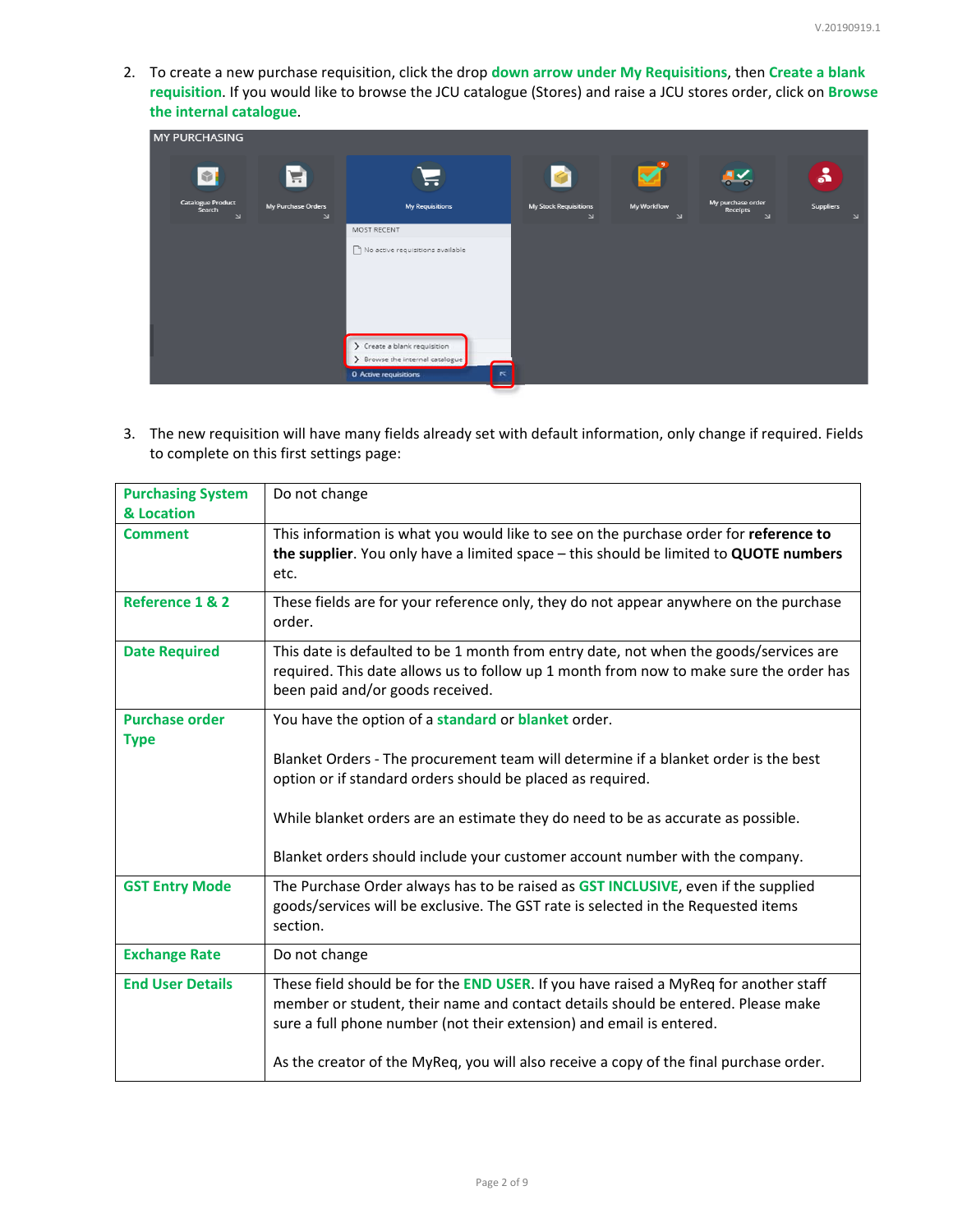4. Once completed, click **Save** in the top right of screen.

| <b>Add New Requisition</b>                      | <b>Add New Requisition</b>                                  |
|-------------------------------------------------|-------------------------------------------------------------|
|                                                 | $\wedge$ General                                            |
| $\frac{1}{\sqrt{2}}$ Requested Items<br>0 items | <b>Requisition Type</b><br>Requisition                      |
| 噐<br>Dissection Summary<br>0 dissections        | Purchasing System *<br>MRPU (MyReq Purchasing)              |
| Authorisation History                           | Purchasing Location *<br>RQPU (MyReq Purchasing)<br>Comment |
| 0 items                                         | Quote - 22557459                                            |
| Attachments<br>0 Attachments                    |                                                             |
|                                                 | Reference 1<br><b>Bullen Computer</b>                       |
|                                                 | Reference 2                                                 |
|                                                 | Date Required *<br>li<br>13-Apr-2019                        |
|                                                 | Purchase Order Type *<br>Standard                           |
|                                                 | <b>Requisition User</b><br>⊕<br>JC136556 (Melissa Bullen)   |
|                                                 | <b>GST Entry Mode *</b><br>Inclusive                        |
|                                                 | Template                                                    |
|                                                 | <b>Exchange Rate</b><br>$\sim$                              |
|                                                 | Exchange Rate Table *<br>JCU_SPOT (JCU Spot Rate)           |
|                                                 | Exchange Rate Date *<br>雦<br>14-Mar-2019                    |
|                                                 | $\wedge$ End User Details                                   |
|                                                 | Name of End User *<br>Melissa Bullen                        |
|                                                 | Phone / Email *<br>47814622 melissa.bullen@jcu.edu.au       |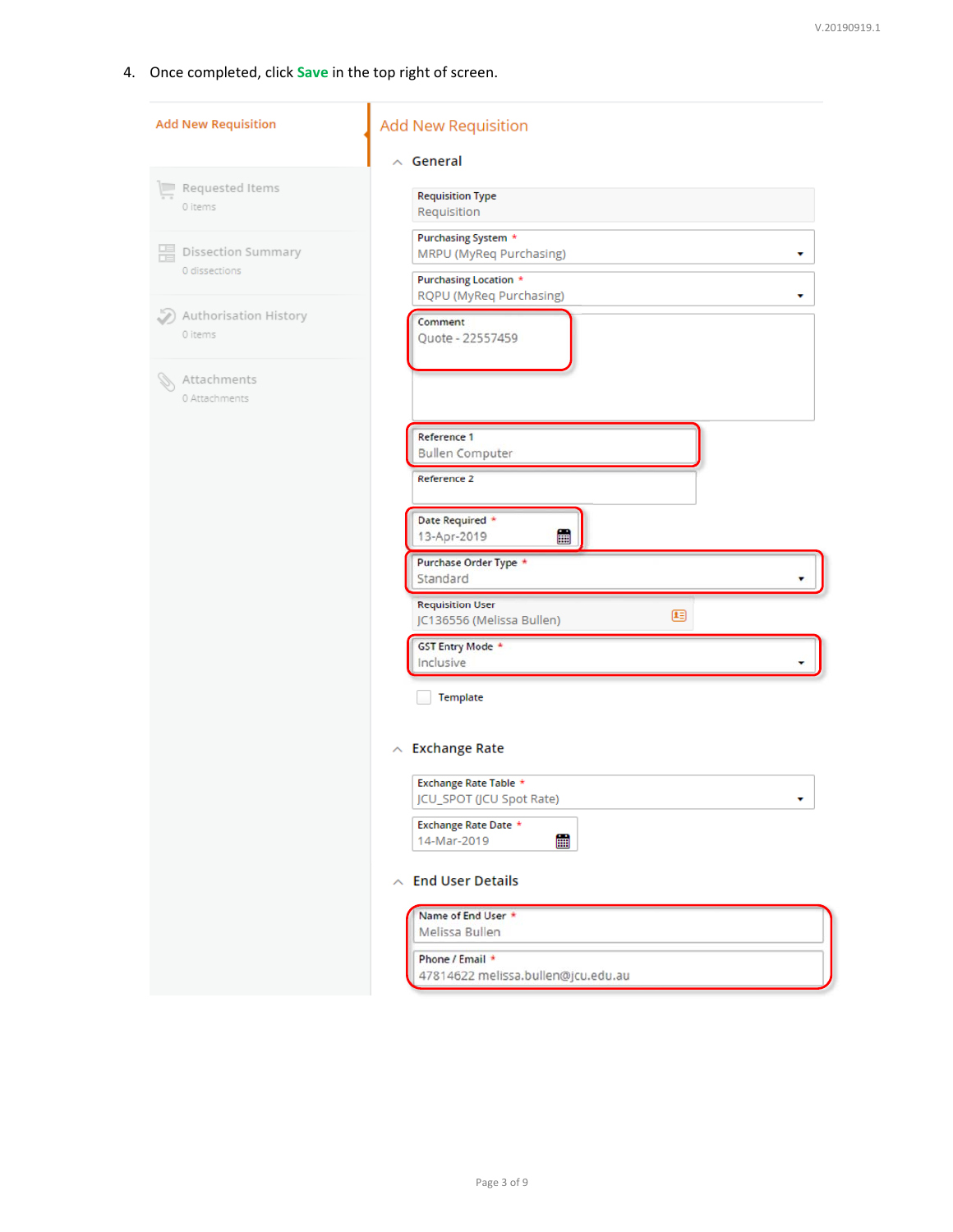5. You can add attachments (quotes, emails, screenshots of shopping carts etc) by clicking on the **Attachments**  tab in the left hand menu. Click on **+ Add** to **Add from local drive** and find the saved documentation on your desktop (title of document must be short and not include characters, eg \*#/). Click **OK**.

| <b>Submit Requisition</b><br>a                                                  |                                            |             |                                               |
|---------------------------------------------------------------------------------|--------------------------------------------|-------------|-----------------------------------------------|
| Requisition (0200112306) ← <<br>1 item, Total (Inclusive) AUD 2,250.00          |                                            |             | MyReq Purchasing<br>Created by Melissa Bullen |
| Requisition<br>瞳<br><b>Status Entered</b>                                       | Attachments<br>[ Drag new attachments here |             | - Add<br>                                     |
| <b>Requested Items</b><br>$\sqrt{2}$<br>1 item                                  |                                            |             | Add from local drive<br>Add note              |
| 图 Dissection Summary<br>1 dissection                                            |                                            |             | Add URL                                       |
| <b>AL</b> Settings<br>MyReq Purchasing purchasing locat<br>Required 13-Apr-2019 |                                            |             |                                               |
| <b>Authorisation History</b><br>ℬ<br>2 items                                    |                                            |             |                                               |
| Attachments<br>0 Attachments                                                    |                                            |             |                                               |
|                                                                                 |                                            |             |                                               |
| <b>Add from local drive</b>                                                     |                                            | ×           |                                               |
| 1 file selected                                                                 |                                            |             |                                               |
| Terisic Inc._2256_USD1593_Ben Lyons-Yang Du_SCpdf.pdf                           |                                            | 270.93 kB X |                                               |
| <b>Notes</b>                                                                    |                                            |             |                                               |
| OK<br>Cancel                                                                    |                                            |             |                                               |

6. Click on the **Requested Items** tab in the left hand menu, then click **+ Add** to enter the items you wish to create the purchase order for. You can find items in the JCU store by clicking on **Browse the internal catalogue**, or for all other orders, click on **Ad hoc requests**.

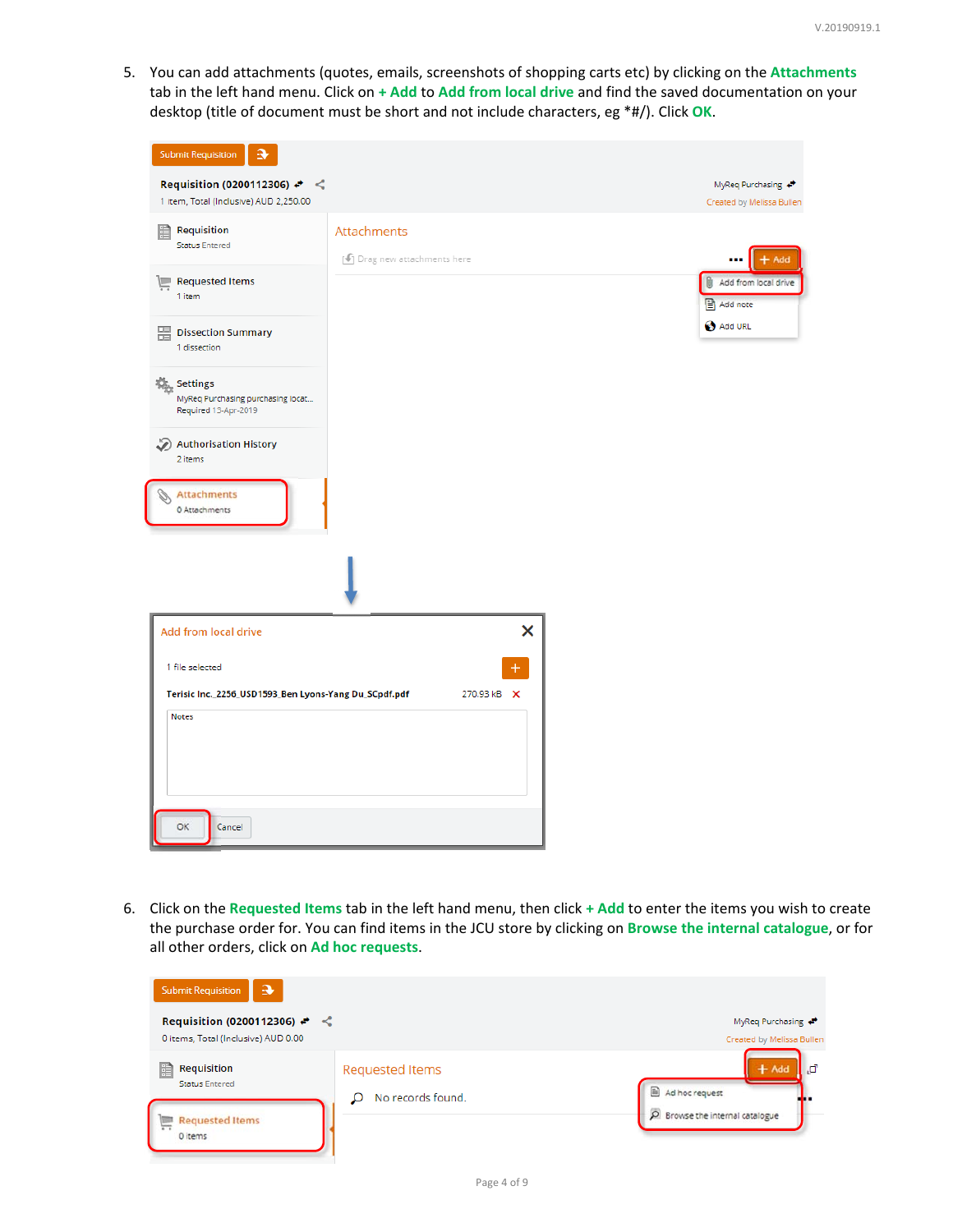7. Fields to be completed to raise a purchase request are listed below:

| <b>Supplier</b>                       | Start typing the supplier you are looking for, and you can click on the drop down when they<br>appear (this will pre-fill their details, please do not change any supplier details).<br>You can also use the Advance search option if you cannot find them. If the supplier you are<br>looking for is not listed, please contact procurement@jcu.edu.au with your query. If the<br>supplier is incorrect the order will need to be cancelled and re issued with correct supplier. |
|---------------------------------------|-----------------------------------------------------------------------------------------------------------------------------------------------------------------------------------------------------------------------------------------------------------------------------------------------------------------------------------------------------------------------------------------------------------------------------------------------------------------------------------|
| <b>Description</b>                    | This field should reflect the item/service you are ordering. You only have 40 characters and<br>should match details from your quote (including part/item numbers if applicable). If you are<br>ordering catering, the date of the event should be listed on both description lines. This<br>information is what is listed in Finance One.                                                                                                                                        |
| <b>Long Description</b>               | The short description will replicate into the long description, but any further information<br>relating to this product should be listed here (not in the comments section below). This<br>information will appear on the purchase order for the supplier.                                                                                                                                                                                                                        |
| <b>Supplier Product</b>               | This field does not reference anywhere on the purchase order and SHOULD BE LEFT BLANK                                                                                                                                                                                                                                                                                                                                                                                             |
| <b>Comment</b>                        | This field does not reference anywhere on the purchase order and SHOULD BE LEFT BLANK                                                                                                                                                                                                                                                                                                                                                                                             |
| <b>Goods/Service</b>                  | Select whether your item is a goods or a service (eg, 250 printed flyers are goods, whilst the<br>design of the flyers is a service).                                                                                                                                                                                                                                                                                                                                             |
| <b>Due Date</b>                       | The date you require the goods/service. This will default to 1 month from the purchase<br>requisition entry date, but if you require your goods/service on a particular date, enter that<br>date (eg, event date for catering delivery).                                                                                                                                                                                                                                          |
| <b>GST Rate</b>                       | Check items have GST included or not. Generally you should have this information on the<br>quote. If the item is GST free, this field will be NA (eg, International supplier).<br>If the supplier is domestic, but quote is GST exclusive, check if these items WILL include GST<br>upon invoicing. Many suppliers quote GST exclusive amount, you will have to adjust your<br>purchase value to include the GST amount.                                                          |
| <b>Quantity</b>                       | The quantity of goods/services to receive. If you require 10 items to be ordered, the quantity<br>should be 10, not 1. This is very important for the Accounts Payable team to be able to invoice<br>match to correct purchase order details.                                                                                                                                                                                                                                     |
| <b>Unit Name</b>                      | Leave as 'ONLY'                                                                                                                                                                                                                                                                                                                                                                                                                                                                   |
| <b>Unit Amount</b>                    | Total amount (GST inclusive if applicable) for 1 item (MyReqs will calculate the total for the<br>quantity you enter).                                                                                                                                                                                                                                                                                                                                                            |
| <b>Delivery Point</b><br><b>Type</b>  | When you are set up with MyReq access, financial systems should set a default delivery point<br>and type. Otherwise type should be JCUMYREQ, and the delivery point can be selected from<br>the buildings/rooms set in the system.                                                                                                                                                                                                                                                |
| <b>Office Use Only</b>                | Do not change                                                                                                                                                                                                                                                                                                                                                                                                                                                                     |
| <b>Restricted Drugs</b><br>& Poisons  | Do not change unless spoken to procurement officer                                                                                                                                                                                                                                                                                                                                                                                                                                |
| <b>JCU Assets</b>                     | Do not change unless spoken to procurement officer                                                                                                                                                                                                                                                                                                                                                                                                                                |
| <b>Charge Type and</b><br><b>Code</b> | Do not change                                                                                                                                                                                                                                                                                                                                                                                                                                                                     |
| <b>Ledger</b>                         | Will default to current 2019 ledger. Only change if you require the item to be expensed in<br>different year (eg, milestones over multiple years).                                                                                                                                                                                                                                                                                                                                |
| <b>Account</b>                        | This is the account/OPF you will be charging for your purchase. The use code will also need to<br>be entered relevant to the purchase. If unsure on use code, look through the Advance search<br>option, locate the use code listing on the procurement webpage, or contact the procurement<br>team.                                                                                                                                                                              |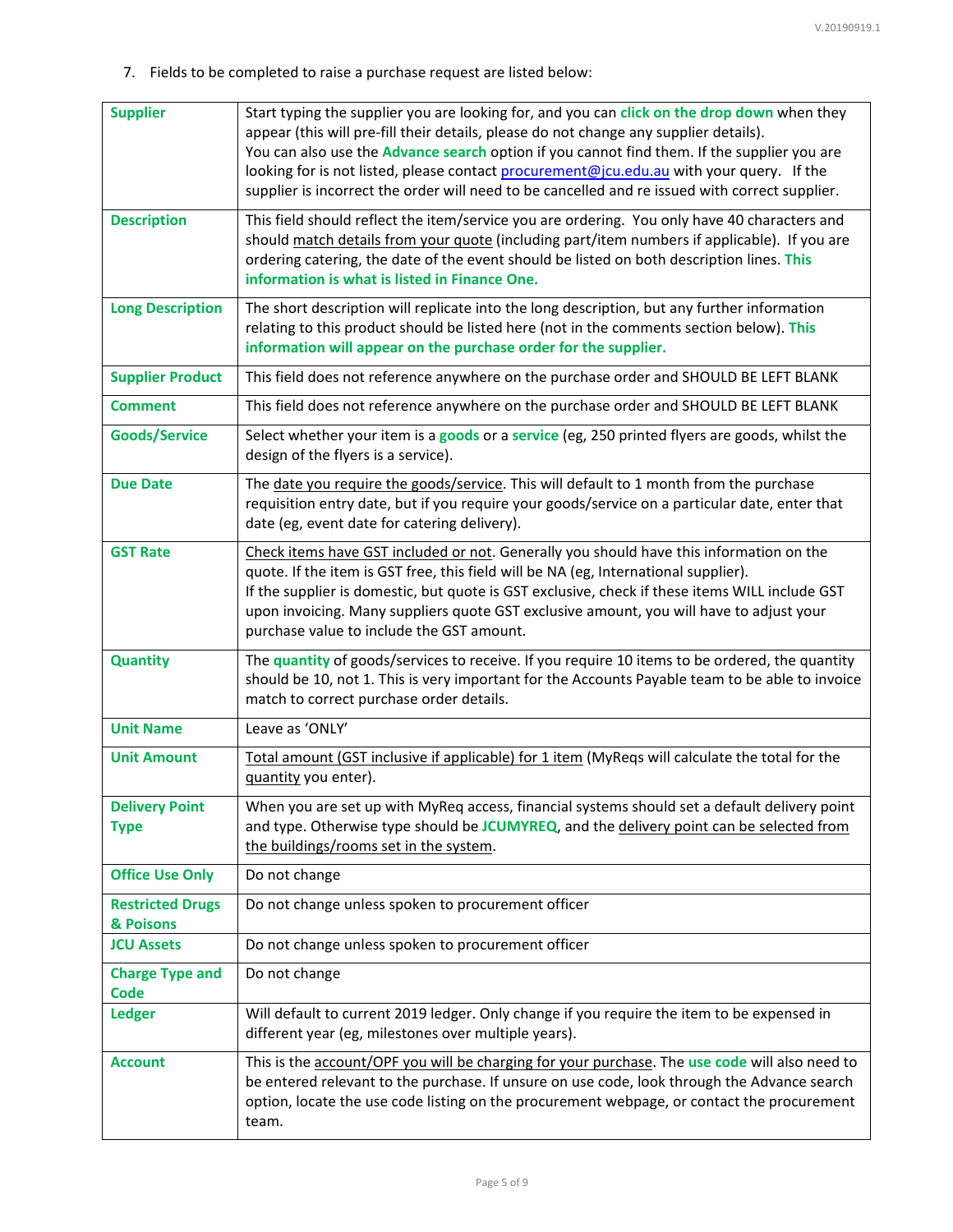| <b>Submit Requisition</b><br>⋑                                                         |                                                         |                                         |                                                              |                           |
|----------------------------------------------------------------------------------------|---------------------------------------------------------|-----------------------------------------|--------------------------------------------------------------|---------------------------|
| Requisition (0200112306) $\leftrightarrow$<br>≺<br>0 items, Total (Inclusive) AUD 0.00 |                                                         |                                         | MyReq Purchasing < <sup>→</sup><br>Created by Melissa Bullen |                           |
| Requisition                                                                            | Requested Items<br>$\leftarrow$                         |                                         |                                                              |                           |
| <b>Status Entered</b>                                                                  | Add New Requested Item                                  |                                         | э<br>Save<br>Cancel                                          |                           |
| <b>Requested Items</b><br>∟<br>0 items                                                 | $\wedge$ Supplier                                       |                                         |                                                              |                           |
| 圕<br><b>Dissection Summary</b>                                                         | Supplier *<br>Dell                                      |                                         | O<br>٠                                                       |                           |
| 0 dissections                                                                          | Supplier<br>Description<br>DELL 00<br>DELL COMPUTER P/L | Postcode City<br>1044                   | SYDNEY                                                       |                           |
| <b>The Settings</b>                                                                    | FALMAC01<br>Fallsdell Machinery Pty Ltd                 | 1885                                    | Banksto                                                      |                           |
| MyReq Purchasing purchasing locat<br>Required 13-Apr-2019                              | <b>GRASSHOPPER INTERNATIONAL</b><br>GRAINT01<br>$\land$ | 05001                                   | MEDELL                                                       |                           |
| Authorisation History (                                                                | NORPOI00 North Point Media                              | 4818                                    | <b>BURDEL</b>                                                |                           |
| 2 items                                                                                | NQHOSE00 NQ HOSEWORKS                                   | 4818                                    | <b>BURDEL</b>                                                |                           |
| D<br><b>Attachments</b><br>1 attachment                                                | NQUT 00<br>N.Q.U.T PTY LTD                              | 4818                                    | <b>BURDEL</b>                                                |                           |
|                                                                                        | PERINT00                                                | PERIODONTICS INTERNATIONAL PTY LTD 4818 | <b>BURDEL</b>                                                |                           |
|                                                                                        | 目 Advanced search                                       |                                         |                                                              |                           |
|                                                                                        |                                                         |                                         |                                                              |                           |
| э<br><b>Submit Requisition</b>                                                         |                                                         |                                         |                                                              |                           |
| Requisition (0200112306) $\leftrightarrow \leq$                                        |                                                         |                                         |                                                              | MyReq Purchasing <■       |
| 0 items, Total (Inclusive) AUD 0.00                                                    |                                                         |                                         |                                                              | Created by Melissa Bullen |
| Requisition                                                                            | Requested Items<br>$\leftarrow$                         |                                         |                                                              |                           |
| <b>Status Entered</b>                                                                  | Add New Requested Item                                  |                                         |                                                              | Cancel<br>Save            |
| <b>Requested Items</b><br>$\sqrt{2}$                                                   | $\wedge$ Supplier                                       |                                         |                                                              |                           |
| 0 items                                                                                | Supplier *                                              |                                         |                                                              |                           |
| 圕<br><b>Dissection Summary</b>                                                         | DELL 00 (DELL COMPUTER P/L)                             |                                         | ▼                                                            |                           |
| 0 dissections                                                                          | Supplier Ledger<br>CG (Creditors General)               | Account                                 | DELL .00 (DELL COMPUTER P/L)                                 |                           |
| <b>Settings</b>                                                                        | Currency                                                |                                         |                                                              |                           |
| MyReq Purchasing purchasing locat                                                      | AUD (Australian Dollar)                                 |                                         |                                                              |                           |
| Required 13-Apr-2019                                                                   | Address<br>010 (Supplier Purchase Orders)               |                                         |                                                              |                           |
| Authorisation History                                                                  |                                                         |                                         |                                                              |                           |
| 2 items                                                                                | $\wedge$ Item                                           |                                         |                                                              |                           |
| <b>Attachments</b>                                                                     | Line Type<br>Non-stock                                  |                                         |                                                              |                           |
| 1 attachment                                                                           | Description *                                           |                                         |                                                              |                           |
|                                                                                        | Latitude 7920<br>Long Description                       |                                         |                                                              |                           |
|                                                                                        | Latitude 7920 Silver                                    |                                         |                                                              |                           |
|                                                                                        | Comment                                                 |                                         |                                                              |                           |
|                                                                                        |                                                         |                                         |                                                              |                           |
|                                                                                        |                                                         |                                         |                                                              |                           |
|                                                                                        |                                                         |                                         |                                                              |                           |
|                                                                                        | Goods/Service *<br>Goods                                | Due *<br>13-Apr-2019<br>٠               | GST Rate *<br>■<br>C (Current Rate)<br>۰                     |                           |
|                                                                                        | Quantity                                                |                                         | Unit Name *                                                  |                           |
|                                                                                        | 2.0000<br>Unit Amount (Inclusive)                       | <b>ONLY</b>                             | ۰<br>Line Amount (Inclusive)                                 |                           |
|                                                                                        | 1,125.0000                                              |                                         | 2,250.000000                                                 |                           |
|                                                                                        | Delivery Point Type *<br>JCUMYREQ (All JCU MY Req       | $\pmb{\mathrm{v}}$                      | Delivery Point *<br>TSV 01 A (TOWNSVILLE Bld                 |                           |
|                                                                                        |                                                         |                                         |                                                              |                           |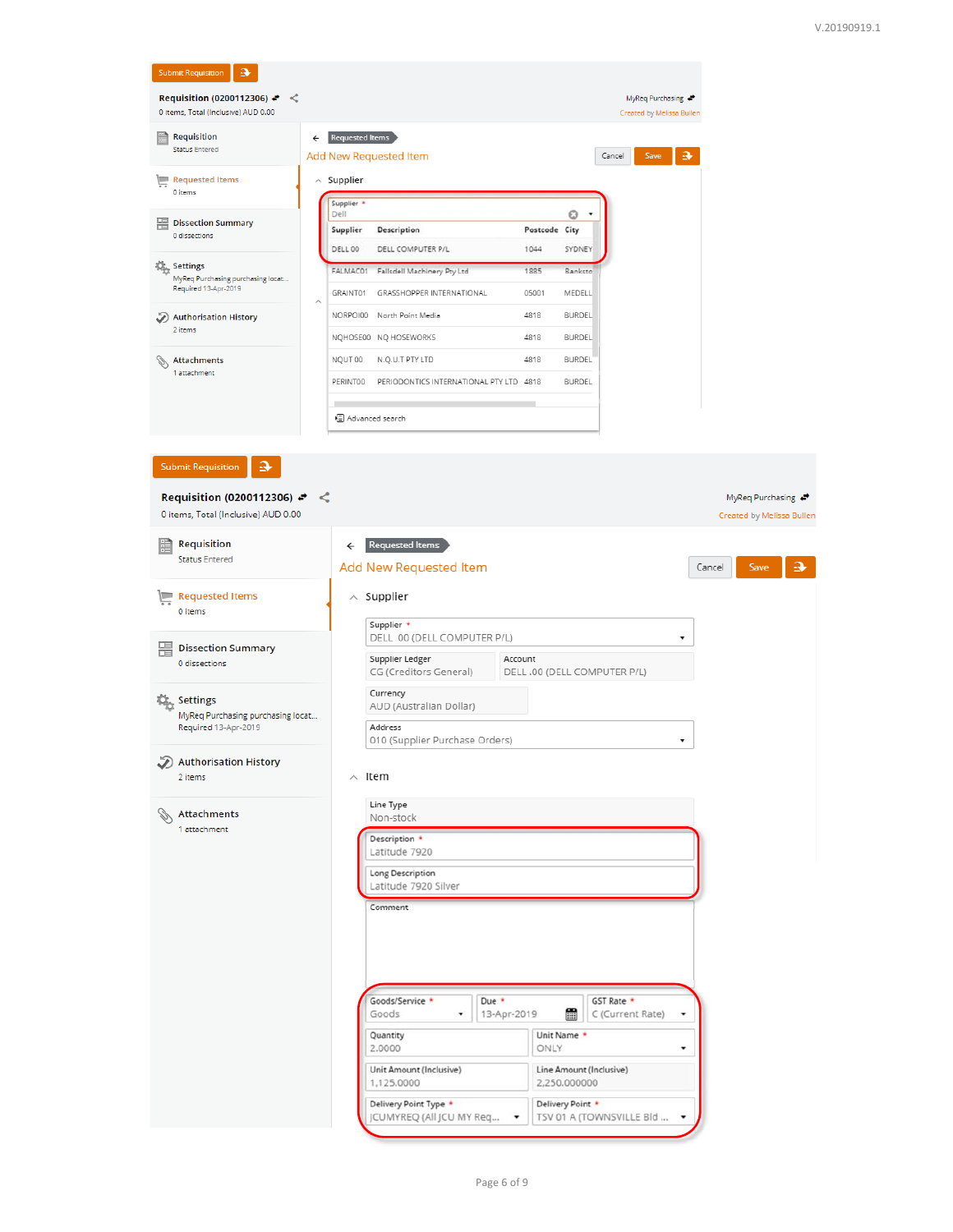| э<br><b>Submit Requisition</b>                                                         |                                                                                                                            |
|----------------------------------------------------------------------------------------|----------------------------------------------------------------------------------------------------------------------------|
| Requisition (0200112376) $\leftrightarrow \leq$<br>0 items, Total (Inclusive) AUD 0.00 | MyReq Purchasing <■<br>Created by Melissa Bullen at 15-Mar-2019 10:35:16                                                   |
| 睈<br>Requisition<br><b>Status Entered</b>                                              | <b>Requested Items</b><br>$\leftarrow$<br>Add New Requested Item<br>Cancel                                                 |
| <b>Requested Items</b><br>$\sqrt{2}$<br>0 items                                        | Purchase Type<br>Save and Add<br>General Purchase                                                                          |
| 圕<br><b>Dissection Summary</b><br>0 dissections                                        | Office Use Only<br>$\wedge$<br>JCU Contract ID                                                                             |
| <b>Settings</b><br>MyReq Purchasing purchasing locat<br>Required 14-Apr-2019           | <b>Payroll Tax Exemption Applies</b><br>YES_CAT (Yes - Catalogue)                                                          |
| <b>Authorisation History</b><br>2 items                                                | <b>Restricted Drugs and Poisons</b><br>$\wedge$<br>Will this item be used for therapeutic purposes?<br>NA (Not Applicable) |
| <b>Attachments</b><br>0 Attachments                                                    | $\land$ JCU Assets                                                                                                         |
|                                                                                        | Asset Expected Life (Years).<br>0<br>Asset Primary Storage Location.                                                       |
|                                                                                        | Asset Responsible Officer<br>How will the asset be replaced?<br>NA (Not Applicable)<br>▼                                   |
|                                                                                        | <b>Cost Account</b>                                                                                                        |
|                                                                                        | Charge Code *<br>Charge Type *<br>DEFAULT (Default Item/Ch<br>STKRQN (Stock Requisition)                                   |
|                                                                                        | Ledger *<br>Account *<br>1420.11100.0001.8140 (Services D<br>00 (019A)<br>۰                                                |
|                                                                                        | Apply Cost Account To All Lines<br>Add Another Cost Account                                                                |

- 8. Once complete, click **Save and Add**, or **Save** in the top right corner (**see 2 below points**).
- 9. If quote includes multiple items, rather than add each line from scratch, you can click on the **dropdown arrow BEFORE** you save, then select **Save and Add**. You will then need to enter the item details, but you don't have to enter all fields again. Repeat steps above until all items are entered.

\*\*\*Don't forget to include a shipping/freight line (use code 8460) if goods are to be delivered (this should be on the quote).

| э<br><b>Submit Requisition</b>                                                     |                                                                      |                                                                         |
|------------------------------------------------------------------------------------|----------------------------------------------------------------------|-------------------------------------------------------------------------|
| Requisition (0200112376) $\rightarrow \leq$<br>0 items, Total (Inclusive) AUD 0.00 |                                                                      | MyReq Purchasing ←<br>Created by Melissa Bullen at 15-Mar-2019 10:35:16 |
| <b>Requisition</b><br>Æ<br><b>Status Entered</b>                                   | <b>Requested Items</b><br>$\leftarrow$<br>Add New Requested Item     | Save<br>Cancel<br>R                                                     |
| <b>Requested Items</b><br>0 items                                                  | Purchase Type<br>General Purchase                                    | Save and Add                                                            |
| <b>Dissection Summary</b><br>噐<br>0 dissections                                    | Office Use Only<br>$\widehat{\phantom{a}}$<br><b>JCU Contract ID</b> |                                                                         |
| <b>Settings</b><br>MyReq Purchasing purchasing locat                               | Payroll Tax Exemption Applies<br>YES_CAT (Yes - Catalogue)           |                                                                         |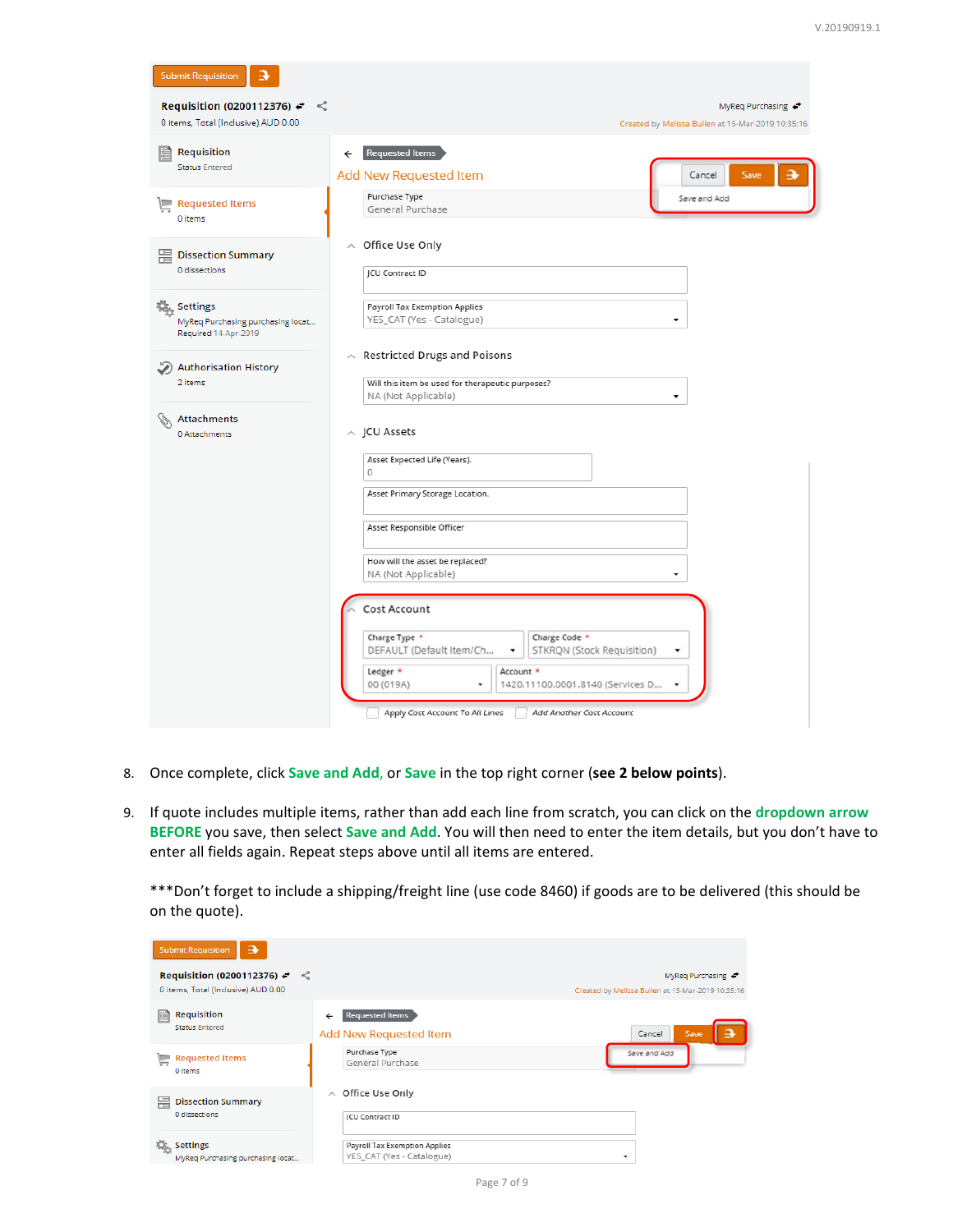10. Alternatively, if you have multiple lines that are mostly identical, you can opt to 'duplicate' them (this will be an exact duplicate of the previous line). Click **Save** instead of Save and Add, then click the **Down Arrow** in the bottom right corner of the line, **Create Duplicate**. You will then need to **Edit** this line's fields where required.

| <b>Requested Items</b> |                                                       |                         | °م<br>$+$ Add                                 |
|------------------------|-------------------------------------------------------|-------------------------|-----------------------------------------------|
| 1 record.              |                                                       |                         | <b>ALC N</b>                                  |
|                        | Latitude 7920<br><b>DELL COMPUTER P/L</b><br>Quantity | Unit Amount (Inclusive) | <b>GOODS</b><br>AUD 2,250.00<br>2,045.45 (Ex) |
|                        | 2.0000<br>REQUIRED 13-APR-2019                        | 1,125,0000              | ONLY                                          |
|                        | <b>PURCHASE</b>                                       |                         | Edit<br>э<br>Create duplicate                 |
|                        |                                                       | Delete                  |                                               |

11. Once happy with entire purchase requisition, click **Submit Requisition** in top left of screen. If you have specific comments for the procurement team regarding your purchase order, leave comments in the comments box, then click **OK** (eg, please do not send PO to supplier, only send to end user).